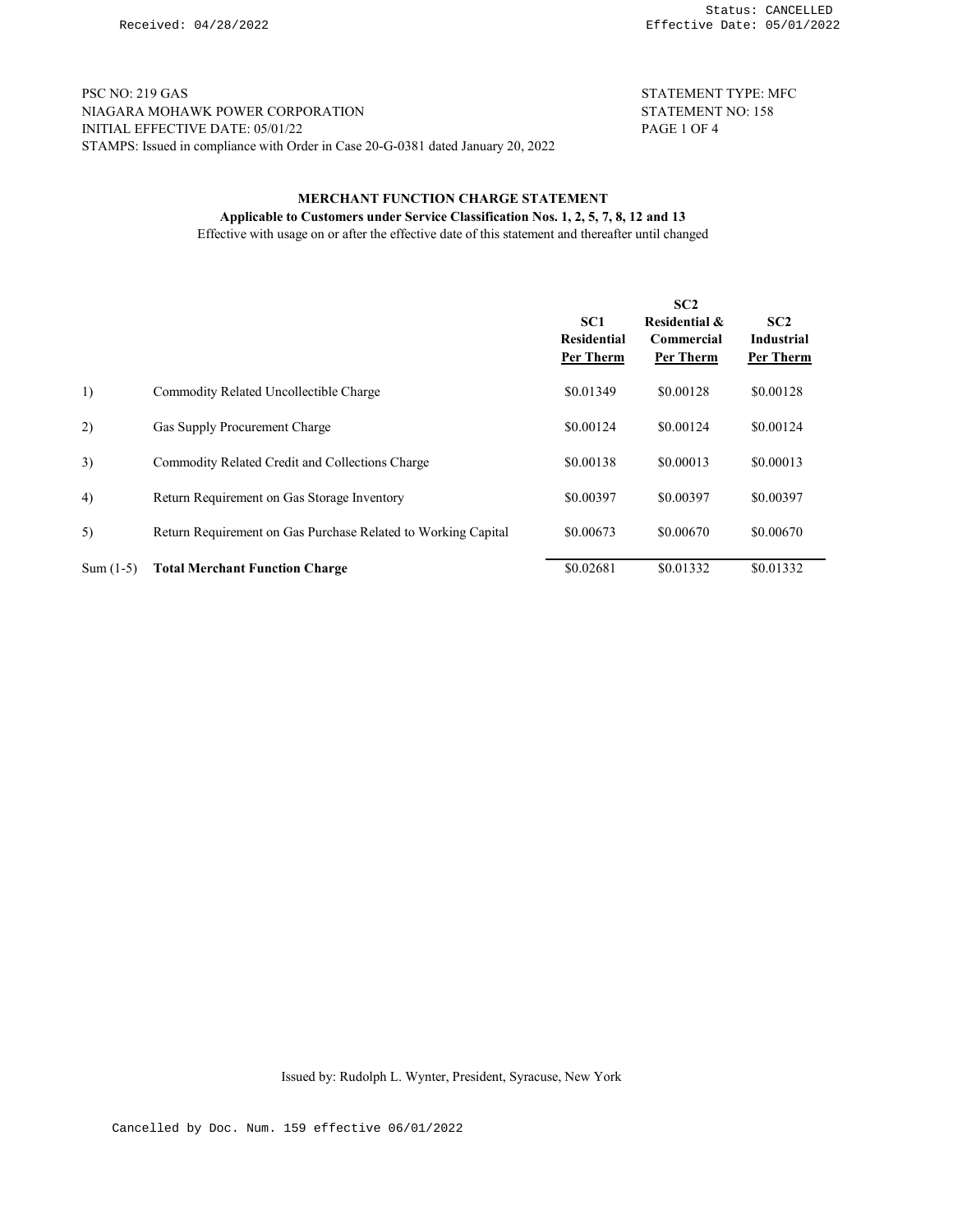PSC NO: 219 GAS STATEMENT TYPE: MFC NIAGARA MOHAWK POWER CORPORATION STATEMENT NO: 158 NIAGARA MOHAWK POWER CORPORATION INITIAL EFFECTIVE DATE: 05/01/22 PAGE 2 OF 4 STAMPS: Issued in compliance with Order in Case 20-G-0381 dated January 20, 2022

# MERCHANT FUNCTION CHARGE STATEMENT

Applicable to Customers under Service Classification Nos. 1, 2, 5, 7, 8, 12 and 13 Effective with usage on or after the effective date of this statement and thereafter until changed

|             |                                                               | SC <sub>5</sub><br><b>Firm Gas</b><br><b>Sales</b><br>Per Therm | SC7<br><b>Small Volume</b><br><b>Firm Gas Sales</b><br>Per Therm | SC <sub>8</sub><br><b>Gas Sales</b><br>Per Therm |
|-------------|---------------------------------------------------------------|-----------------------------------------------------------------|------------------------------------------------------------------|--------------------------------------------------|
| 1)          | Commodity Related Uncollectible Charge                        | \$0.00123                                                       | \$0.00127                                                        | \$0.00127                                        |
| 2)          | Gas Supply Procurement Charge                                 | \$0.00124                                                       | \$0.00124                                                        | \$0.00124                                        |
| 3)          | Commodity Related Credit and Collections Charge               | \$0.00013                                                       | \$0.00013                                                        | \$0.00013                                        |
| 4)          | Return Requirement on Gas Storage Inventory                   | \$0.00397                                                       | \$0.00397                                                        | \$0.00397                                        |
| 5)          | Return Requirement on Gas Purchase Related to Working Capital | \$0.00645                                                       | \$0.00664                                                        | \$0.00666                                        |
| Sum $(1-5)$ | <b>Total Merchant Function Charge</b>                         | \$0.01302                                                       | \$0.01325                                                        | \$0.01327                                        |

Issued by: Rudolph L. Wynter, President, Syracuse, New York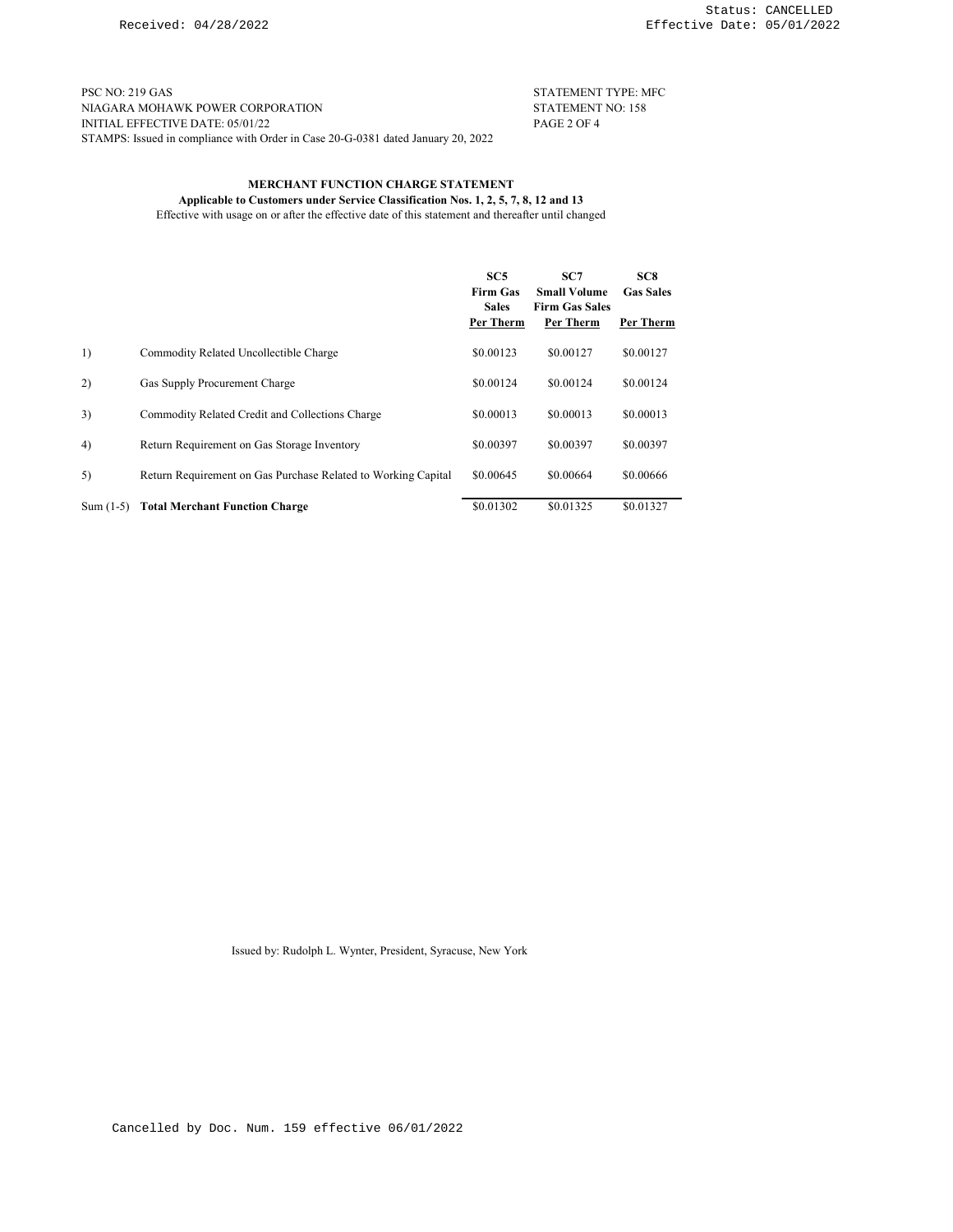PSC NO: 219 GAS STATEMENT TYPE: MFC NIAGARA MOHAWK POWER CORPORATION STATEMENT NO: 158 NIAGARA MOHAWK POWER CORPORATION INITIAL EFFECTIVE DATE: 05/01/22 PAGE 3 OF 4 STAMPS: Issued in compliance with Order in Case 20-G-0381 dated January 20, 2022

## MERCHANT FUNCTION CHARGE STATEMENT

Applicable to Customers under Service Classification Nos. 1, 2, 5, 7, 8, 12 and 13 Effective with usage on or after the effective date of this statement and thereafter until changed

|             |                                                               | <b>SC12</b><br><b>Distributed Generation</b><br><b>Non-Residential</b><br>Per Therm | <b>SC13</b><br><b>Distributed Generation</b><br><b>Residential</b><br>Per Therm |
|-------------|---------------------------------------------------------------|-------------------------------------------------------------------------------------|---------------------------------------------------------------------------------|
| 1)          | Commodity Related Uncollectible Charge                        | \$0.00118                                                                           | \$0.00129                                                                       |
| 2)          | Gas Supply Procurement Charge                                 | \$0.00124                                                                           | \$0.00124                                                                       |
| 3)          | Commodity Related Credit and Collections Charge               | \$0.00013                                                                           | \$0.00013                                                                       |
| 4)          | Return Requirement on Gas Storage Inventory                   | \$0.00397                                                                           | \$0.00397                                                                       |
| 5)          | Return Requirement on Gas Purchase Related to Working Capital | \$0.00619                                                                           | \$0.00676                                                                       |
| $Sum (1-5)$ | <b>Total Merchant Function Charge</b>                         | \$0.01271                                                                           | \$0.01339                                                                       |

Issued by: Rudolph L. Wynter, President, Syracuse, New York